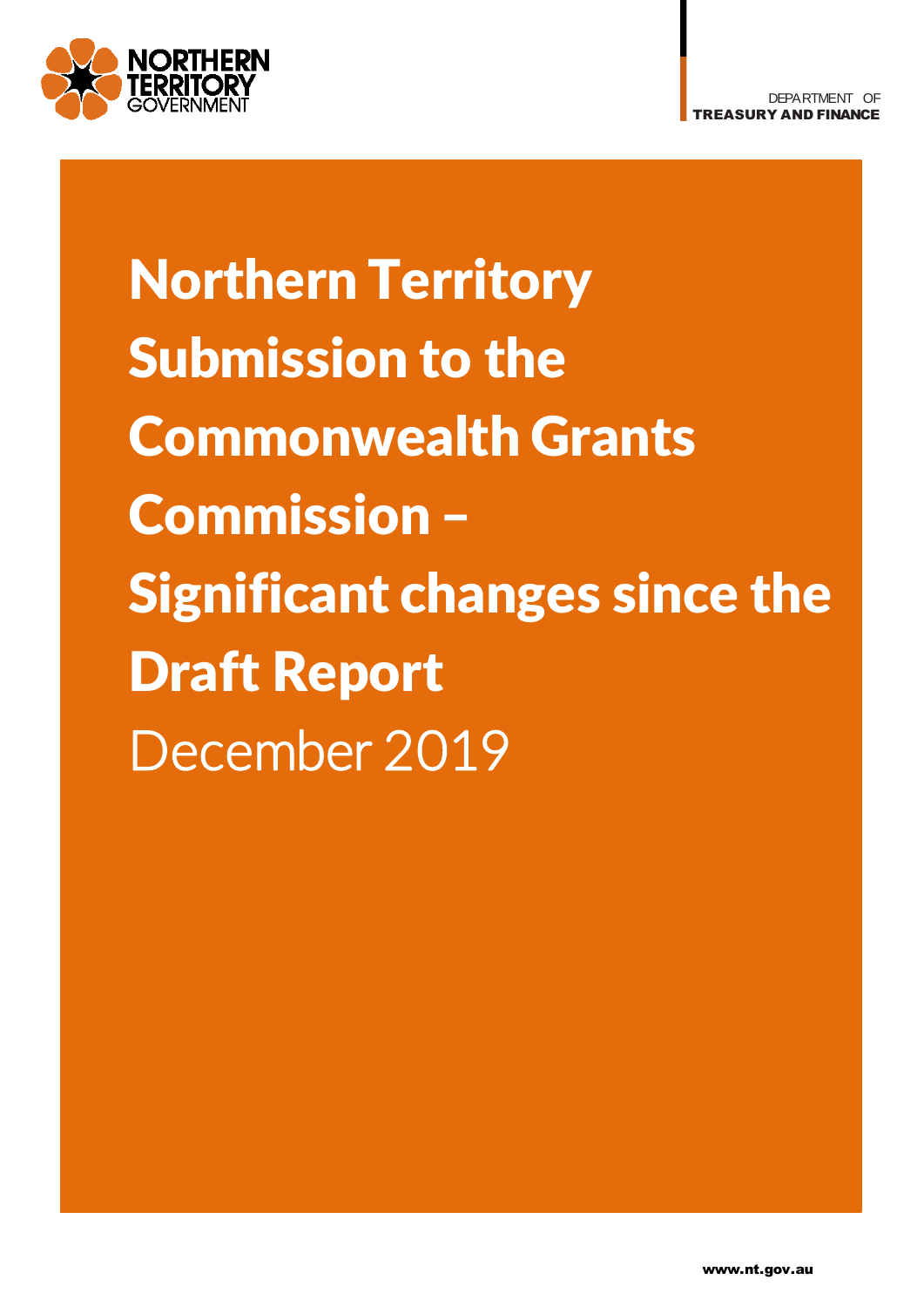# **Introduction**

- 1.1 The Commonwealth Grants Commission's (the Commission's) paper *Significant changes since the Draft Report Position Paper CGC 2019-02* outlines expected changes to the methods since the Draft Report and outlines the structure of the Final Report, which is due to be provided to states and the Commonwealth by 28 February 2020. The paper focusses on new changes to methods in specific categories; it does not address state arguments on other method changes.
- 1.2 The Northern Territory notes that methods not addressed in the paper are to be taken as remaining as described in the Draft Report, but the Commission will be re-examining all assessments, including all discounts, to ensure that they pass a reality test and are internally consistent. While the nature of the 'reality test' is unclear, the Northern Territory trusts that the process will accommodate its divergent demographic and geographic characteristics.
- 1.3 The Northern Territory has no comments on the structure of the Final Report, but notes that explanations on the Commission's determinations and responses to states' arguments will be important for ensuring future engagement with the Commission is appropriately focussed and productive.
- 1.4 The Northern Territory notes the minor presentational change to be made to the Mining assessment (returning the assessment of grants in lieu of royalties to the category rather than being included with other Commonwealth payments), methodological changes to the Services to Communities and Stamp duty assessments and acknowledges receipt of the regression results for the wage costs assessment. It has no comments on these matters.
- 1.5 The following sections respond to the remaining changes proposed in *Position Paper CGC 2019-*02 regarding disaster recovery expenses, the welfare, services to communities and investment assessments, and proposed revenue base adjustments.

## Disaster recovery expenses

1.6 The Northern Territory supports the Commission's decision to incorporate local government expenses in the disaster recovery expenses assessment, noting the Commission's advice that all states assist local governments with the cost of natural disaster recovery and that these are unavoidable state costs. Consistent with this change, the decision to unwind the adjustment made to the assessment in the 2019 Update, which removed local government net expenses, is considered appropriate.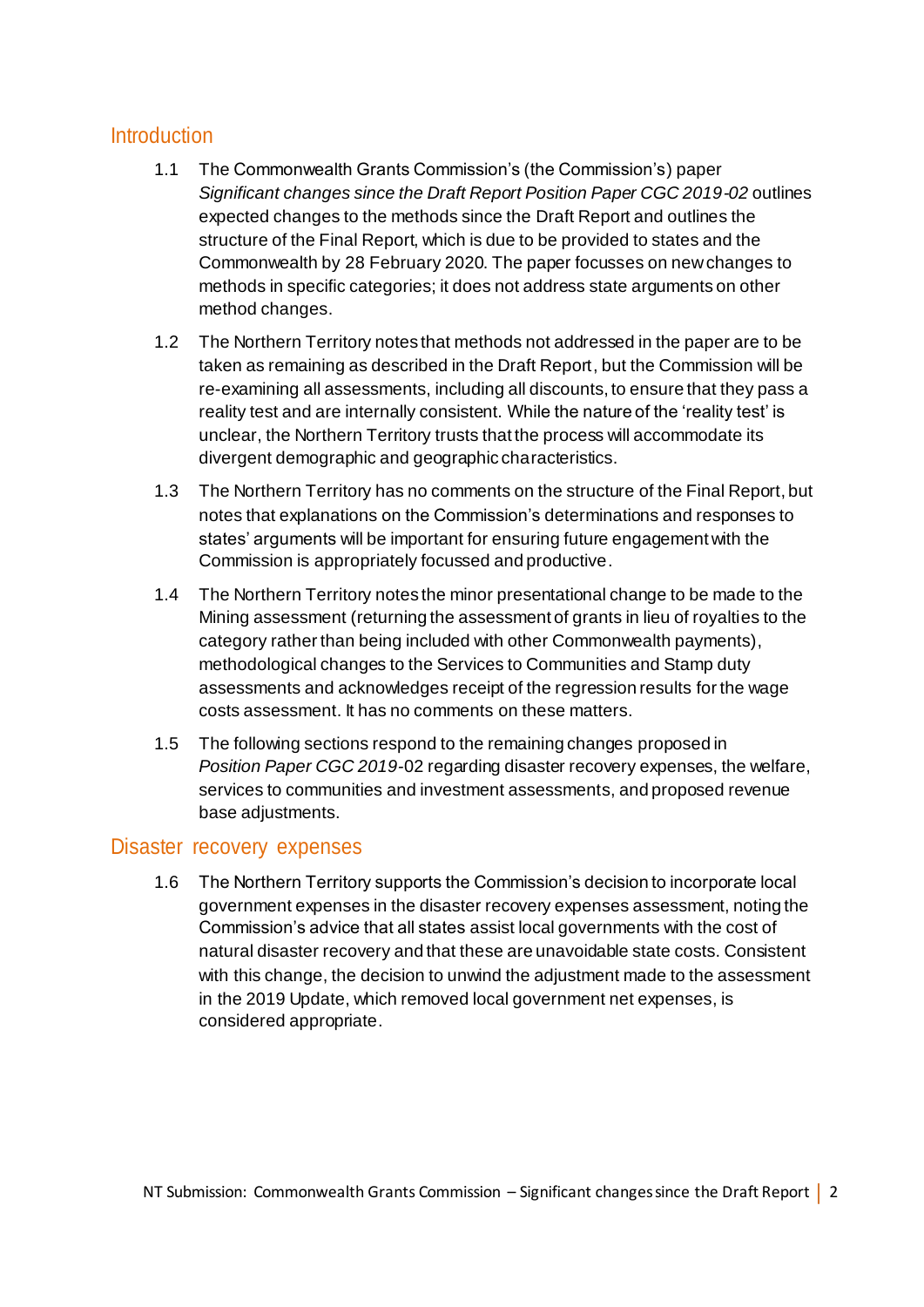1.7 The Commission advises that in most states, local governments are required to make a contribution towards natural disaster relief expenses. Accordingly, it intends to deduct a local government contribution from disaster recovery expenses, in order to only recognise state out-of-pocket costs. The Northern Territory considers multiplying the national average rate of contributions by each state's gross local government expenses to determine these contributions is appropriate, as this addresses differences in state policy. However, the Northern Territory considers remoteness should be factored into the determination of the net contribution, given local governments in remote areas are likely to have less capacity to fund disaster recovery than local governments in non-remote areas who are also likely to have greater revenue raising capacity.

## **Welfare**

- 1.8 In the Draft Report, the Commission recognised regional costs disabilities in the child protection and family services component of the Welfare assessment, but removed the assessment of service delivery scale disabilities.The Northern Territory welcomes the Commission's advice that both disabilities will now be recognised in this component. Each of these disabilities recognise different cost drivers and assessment of both is necessary to adequately account for the additional costs of delivering child protection and other welfare services in small, remote communities.
- 1.9 The Other welfare component of the Welfare assessment comprises homelessness services, women's shelters, care of refugees, prisoners' aid, Indigenous welfare services and information, advice and referral services. The Commission advises that expenses associated with homelessness services account for the bulk of expenses, but domestic violence outlays are also likely to be classified to Other welfare and these expenses are likely to have grown in importance with extra resources being directed to these services due to an increased national focus on this issue.
- 1.10 The Commission advises that it no longer proposes to use the bottom quartile of the Index on Household Advantage and Disadvantage (IHAD) as an indicator for assessing sociodemographic needs. This reflects concerns that the available evidence does not support the conceptual case that most service users are from low socio-economic (SES) backgrounds. Instead, the Commission proposes an equal per capita (EPC) assessment – that is, there will be no sociodemographic composition (SDC) disability assessment in the Other welfare component. The removal of the SDC assessment will have the greatest effect on the Northern Territory, reducing assessed needs by \$26 per capita.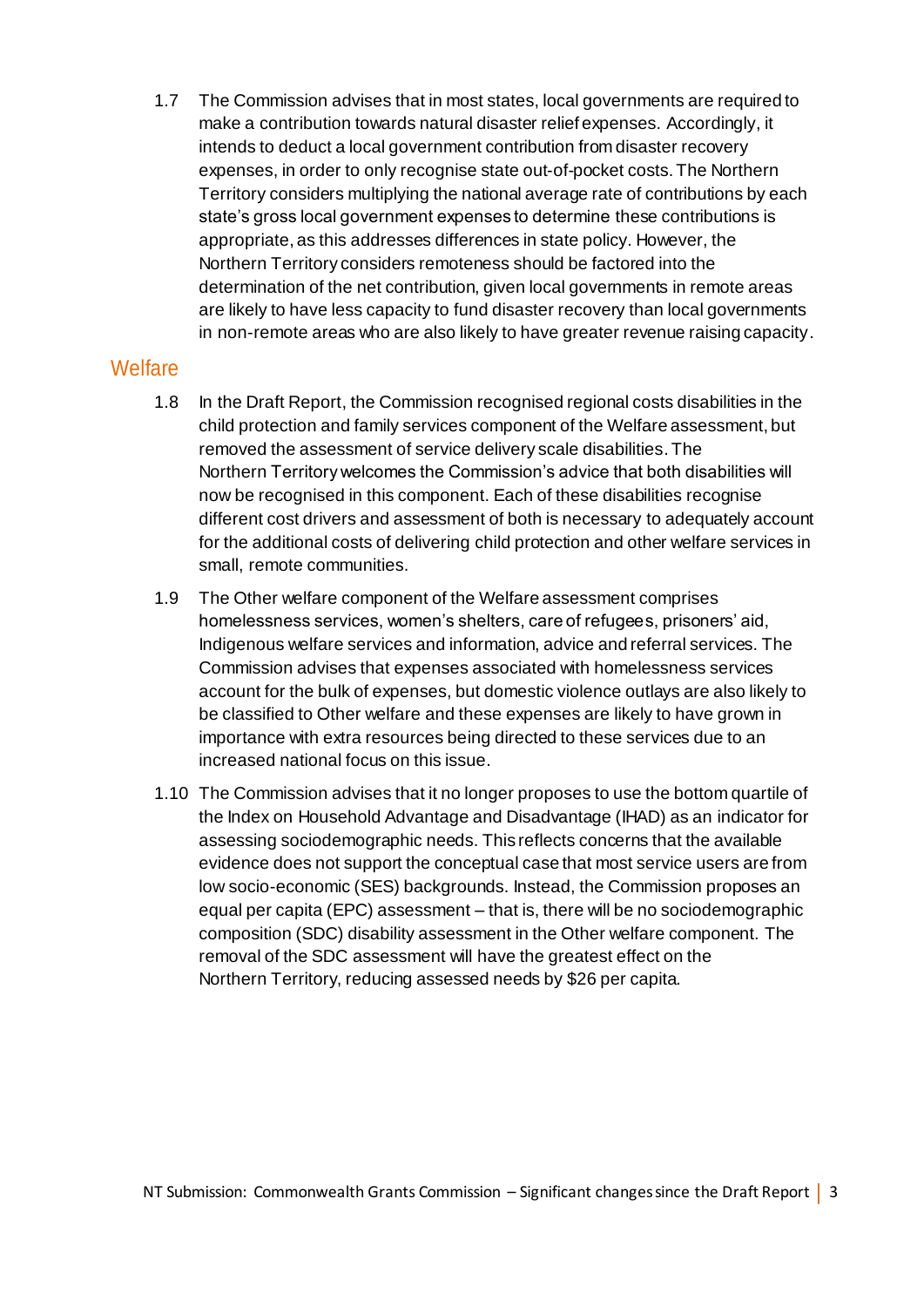- 1.11 While not all users of homelessness, domestic violence and other services in the Other welfare component may be from low SES backgrounds, they appear to form a disproportionately high number of service users. This is evidenced in the Productivity Commission's Report on Government Services (RoGS), which shows that in 2017-18, even after support, only 14.1 per cent of homelessness clients nationally had a labour force status of "employed" and of those, 20.5 per cent still had a need for employment and/or training assistance.<sup>1</sup> Numerous publications from Australia and internationally also point to low or insufficient income as a leading cause of homelessness.<sup>2</sup>
- 1.12 The RoGS report also evidences the Northern Territory's much greater per capita expenditure (\$106 per capita compared with \$37 nationally in 2017-18) and rates of homelessness (599.4 homeless persons per 10 000 people compared with 49.8 per 10 000 people nationally in 2016).<sup>3</sup> Furthermore, the rate of domestic and family violence among homelessness clients is much higher in the Northern Territory than nationally (196.7 per 10 000 people compared to 49.2 per 10 000 people nationally in 2017-18).<sup>4</sup> This is consistent with ABS crime statistics that show the rate of family and domestic violence assault victims is significantly higher in the Northern Territory than nationally.<sup>5</sup>
- 1.13 An EPC assessment of homelessness, domestic violence, Indigenous welfare and other welfare services expenses will not recognise the higher level of demand in the Northern Territory. The Northern Territory strongly advocates for retention of the SDC disability and use of the IHAD as the best available measure.

#### Investment

1

#### *Negative assessment of investment*

1.14 The Northern Territory supports the Commission's decision to no longer apply capital cost factors to negative assessment investment on the basis that this approach implies a state can receive higher returns on the sale of assets, which is counterintuitive.

- <sup>4</sup> Australian Institute of Health and Welfare. Specialist homelessness services annual report 2017-18. Supplementary tables - Historical tables SHSC 2011-12 to 2017-18, Table 4. Accessed on 2 December 2019 at https://www.aihw. gov. au/ reports/ hom eless nes s -s erv ic es/ s pecialist -hom eless ness -s ervic es-2017-18/ dat a.
- <sup>5</sup> ABS 4530.0 –Crime Victimisation, Australia, 2017-18. Table 4. Accessed on 2 December 2019 at https://www.abs. gov.au/ AU SST AT S/ abs @. nsf/ D etails Page/ 4530. 02017-18?OpenD oc um ent.

NT Submission: Commonwealth Grants Commission – Significant changes since the Draft Report | 4

<sup>&</sup>lt;sup>1</sup> Productivity Commission. RoGS 2019, 19 Homeles sness services, Table 19A.20. Accessed on 2 December 2019 at https://www.pc. gov. au/ res earc h/ ongoi ng/report-o n-gov ernm ent -s ervic es/ 2019/housing -andhomeles s ness/ hom eless ness -s erv ic es.

<sup>&</sup>lt;sup>2</sup> For example, Homelessness Australia, Homelessness and poverty. Accessed on 9 December 2019 at https://www.hom eless ness australia. org. au/s it es/ hom eles s ness aus/files/2017 - 07/ H om eless ness and Poverty v 2. pdf and National Law Center on Homeles sness & Poverty, Homeles sness in America: Overview of data and causes accessed on 9 December 2019 at https://nlchp.org/wp-content/uploads/2018/10/Homeless\_Stats\_Fact\_Sheet.pdf.

<sup>3</sup> Ibid. Tables 19A.1 to 19A.2.